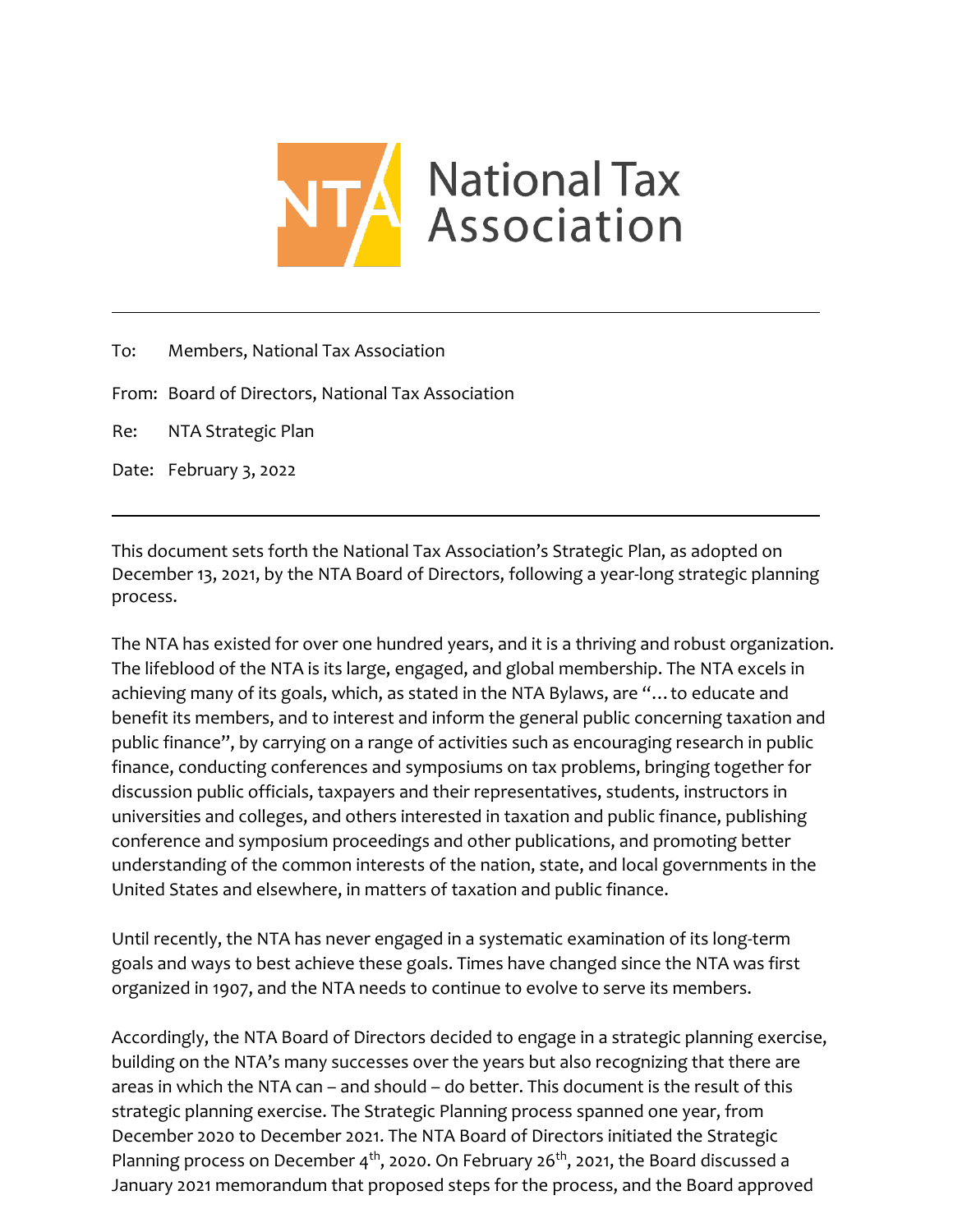the process. In April 2021, the Executive Committee of the NTA approved the selection of Vista Cova LLC as the firm to facilitate the process, following the solicitation of proposals and interviews. In preparation for a July 2021 Strategic Planning retreat, James Alm and Tara Sheehan formed and met with the Strategic Planning Committee (the Committee), and Vista Cova LLC conducted an NTA membership survey and a dozen interviews with previous NTA leaders. The Committee members were James Alm (chair), Michael Allen, Barry Johnson, Damon Jones, Drew Lyon, Katie Pratt, Kim Rueben, Molly Saunders-Scott, Juan Carlos Suarez Serrato, Daphne Kenyon (Ex Officio), James Mackie (Ex Officio), and Tara Sheehan (Ex Officio). Vista Cova LLC compiled data before the retreat, facilitated the inperson Strategic Planning Retreat on July 28-29, 2021, and later provided the Committee with a report on the retreat and an initial draft of the proposed Strategic Plan. In October 2021, the Committee revised the Strategic Plan and sent it to the NTA Board of Directors, which discussed, revised, and approved the Strategic Plan on December  $13<sup>th</sup>$ , 2021.

The three major areas of the NTA Strategic Plan are: (1) Vision and Mission Statements, (2) Strategic Priority Areas, and (3) Goals and Metrics for Success for each area. This Strategic Plan has been discussed by the NTA Board of Directors, revised in accordance with this BOD discussion, and approved for implementation over the next three years. *The suggested Goals for 2022 are highlighted in bold and italics*, and Metrics for Success are included for these 2022 Goals.

# **(1) Vision and Mission Statements**

**Vision**: Communicates the organization's core aim to current and prospective members, stakeholders, partners, and other interested parties.

*Empowering the broader tax community to develop fair and efficient governmenttax andspending programsthrough NTA members' research, education, and collaboration.*

**Mission**: Communicates to current and prospective members the objectives and the activities of the organization to achieve its vision.

- Advance and disseminate cutting-edge research on tax policy and administration to a broadaudience
- Foster collaboration among public finance professionals, including accountants, economists, lawyers, policymakers, practitioners, and tax administrators
- Provide professional development and mentoring to a diverse and inclusive membership
- Help the public understand the consequences of tax and fiscal policy

**(2) Strategic Priority Areas:** In keeping with the NTA's Vision and Mission statements, the Strategic Planning Committee specified four Strategic Priority Areas that the NTA should focus upon in the immediate future. One of these Strategic Priority Areas, increasing Diversity and Inclusion, is both listed as a priority area on its own and is incorporated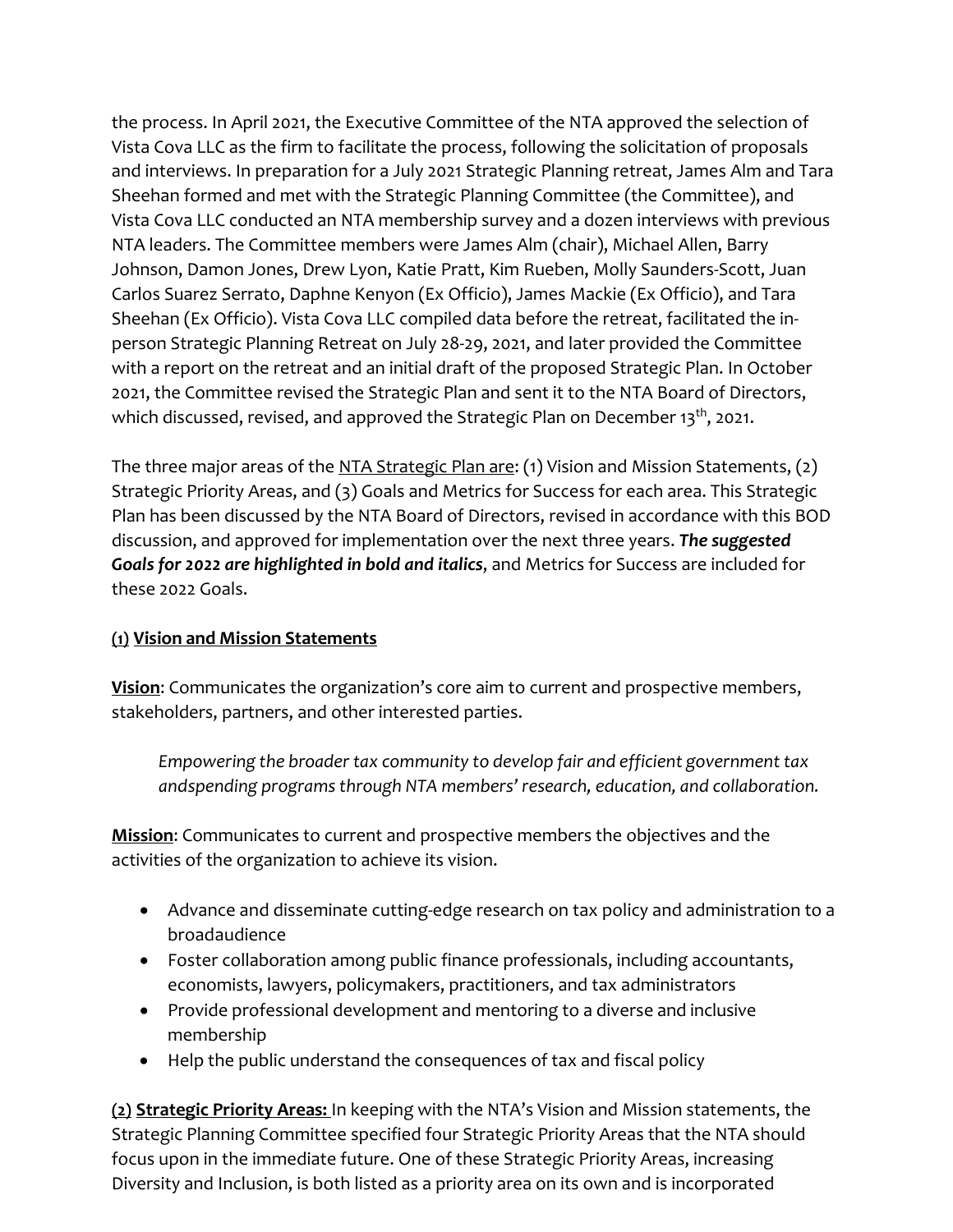throughout all activities of the NTA. As the NTA implements this Strategic Plan, five groups should be considered and engaged in each of the Strategic Priority Areas: (1) early career professionals; (2) graduate students; (3) non-economists; (4) researchers; and (5) special interest organizations focused on underrepresented groups. More fully engaging these constituencies in the activities of the NTA is one of the overarching objectives of the Strategic Plan, as they are not the current core NTA membership groups.

- **Research Excellence**: Foster high-quality, policy-relevant research that includes diverse perspectives and, among other things, addresses the concerns of underrepresented groups; disseminate tax and fiscal policy scholarship; and increase the accessibility of research to a variety of audiences
- **Collaboration and Engagement**: Increase collaboration among diverse groups of public finance professionals, including accountants, economists, lawyers, policymakers, practitioners, and tax administrators; articulate the consequences of tax policy to a broader audience; and increase engagementwith policymakers, media, and the public
- **Career Pathways**: Broaden access to tax-related fields and professions, and provide lifetimecareer development and learning opportunities
- **Diversity and Inclusion**: Embrace and increase diversity and inclusion in the tax community

# **(3) Goals and Metrics for Success for Each Strategic Priority Area**

# **Research Excellence: Goals and Metrics for Success**

- *Investigate new ways to disseminate tax policy research and to highlight National Tax Journal (NTJ) articles to a broader audience*
	- o Compile a list of possible models for how the NTA can reach a broader audience, including, for example: webinars, podcasts, NBER Briefs, Tax Prof blog posts, SSRN, mini conferences on a topic of the day, EconoFact, TPC Tax Policy Briefing Book, posting of top downloaded tax articles, and tax data of the week.
	- o Pick several examples from the above list, and explore the possibility/ability of the NTA doing similar things, while ensuring that the NTA is not replicating what other organizations are already doing
- *Stream videos from the annual conference on our website*
	- o Pick 3 4 keynotes, panels, or other topical sessions from 2022 Annual Conference,and stream them to NTAnet.org
	- o Make recorded videos available to graduate and undergraduate professors foreducational purposes
- Investigate the feasibility of a new pilot program to fund annual conference registration for speakers whose papers are accepted but who cannot fund conference registration, due to lack of institutional support.
- Increase research awards like a Best Tax Paper of the Year, irrespective of where the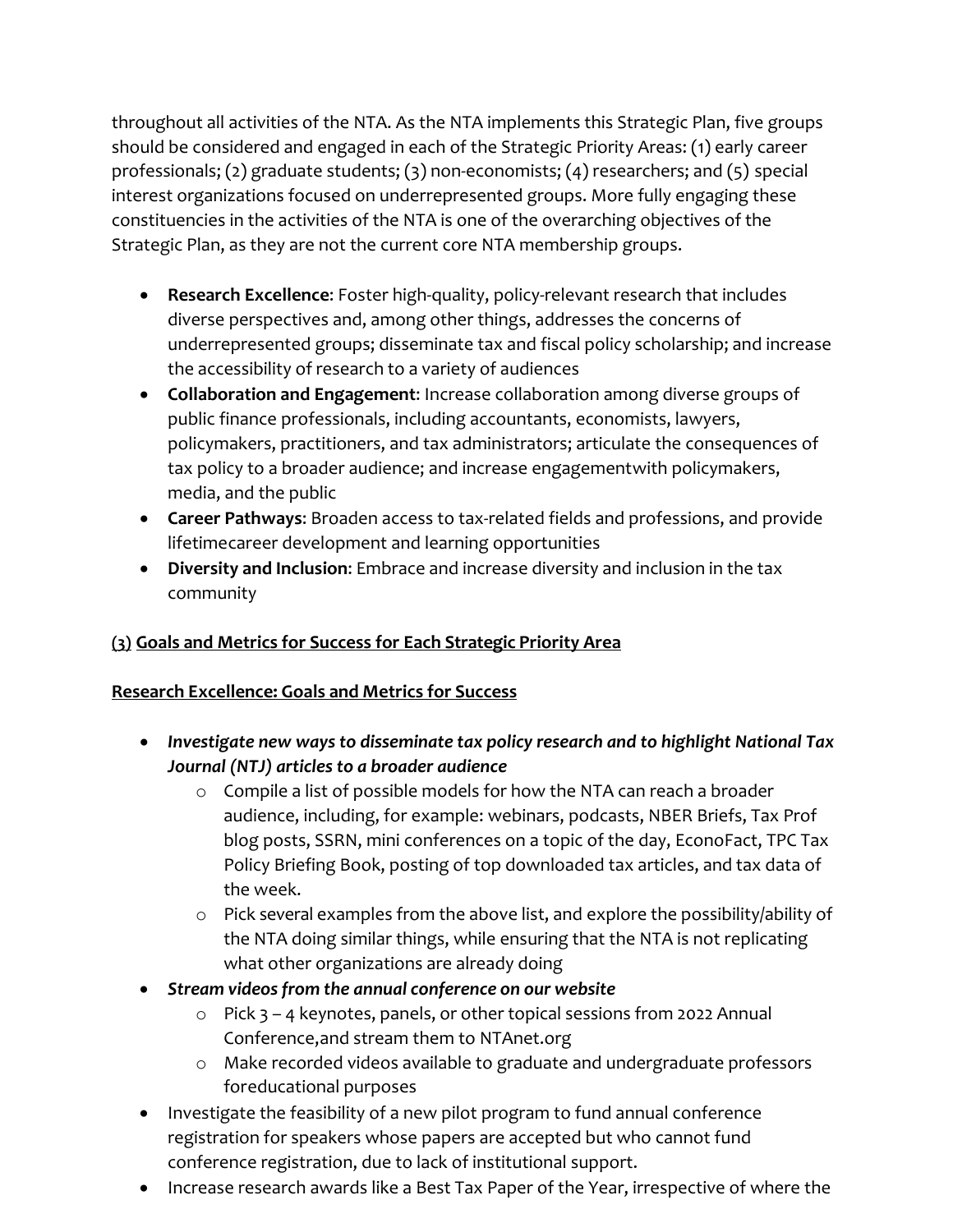paper is published

**Collaboration and Engagement: Goals and Metrics for Success**

- *Increase interdisciplinary sessions*
	- o Set aside at least five interdisciplinary sessions for each annual conference
- *Explore whether to include a one-year membership with conference registration for newmembers* 
	- o Determine what makes financial sense for the NTA and what would encourage new members to renew their membership
	- o Determine whether there are rules that prohibit this for some government employees
- *Investigate new organizations with which the NTA can collaborate*
	- o Compile a list of organizations, including:
		- **Economics organizations (e.g., American Economic Association)**
		- **Tax policy organizations (e.g., American Tax Policy Institute)**
		- Public administration organizations (e.g., Association for Public Policy and Management)
		- Tax law organizations, (e.g., American Bar Association Tax Section and American Law and Economics Association)
		- Accounting organizations (e.g., American Taxation Association, AmericanInstitute of Certified Public Accountants)
		- Business organizations (e.g., Tax Executives Institute) and
		- Affinity organizations that represent groups that are underrepresented in the tax community (e.g., American Society of Hispanic Economists, Association for Economic Research of Indigenous Peoples, Committee on the Status of Women in the Economics Profession, Committee on the Status of Minority Groups in the Economics Profession, International Association for Feminist Economists, National Economic Association, Sadie Collective)
	- o Determine what types of collaboration might be feasible and effective (e.g., sessions at conferences, joint memberships, joint initiatives), and specify  $3 - 4$ desirable organizations for collaboration
	- Produce products that disseminate information to a broader audience, including alternativestothe *National Tax Journal* (e.g., SSRN)
	- Encourage members to highlight the value of the NTA to others (e.g., serve as NTA "ambassadors")
	- Share information on activities of other organizations broadly within the NTA membership

# **Career Pathways: Goals and Metrics for Success**

- *Expand mentoring programs* 
	- o Compile examples of effectively organized mentorship programs and procedures
	- o Review, develop, and execute more robust NTA mentorship programs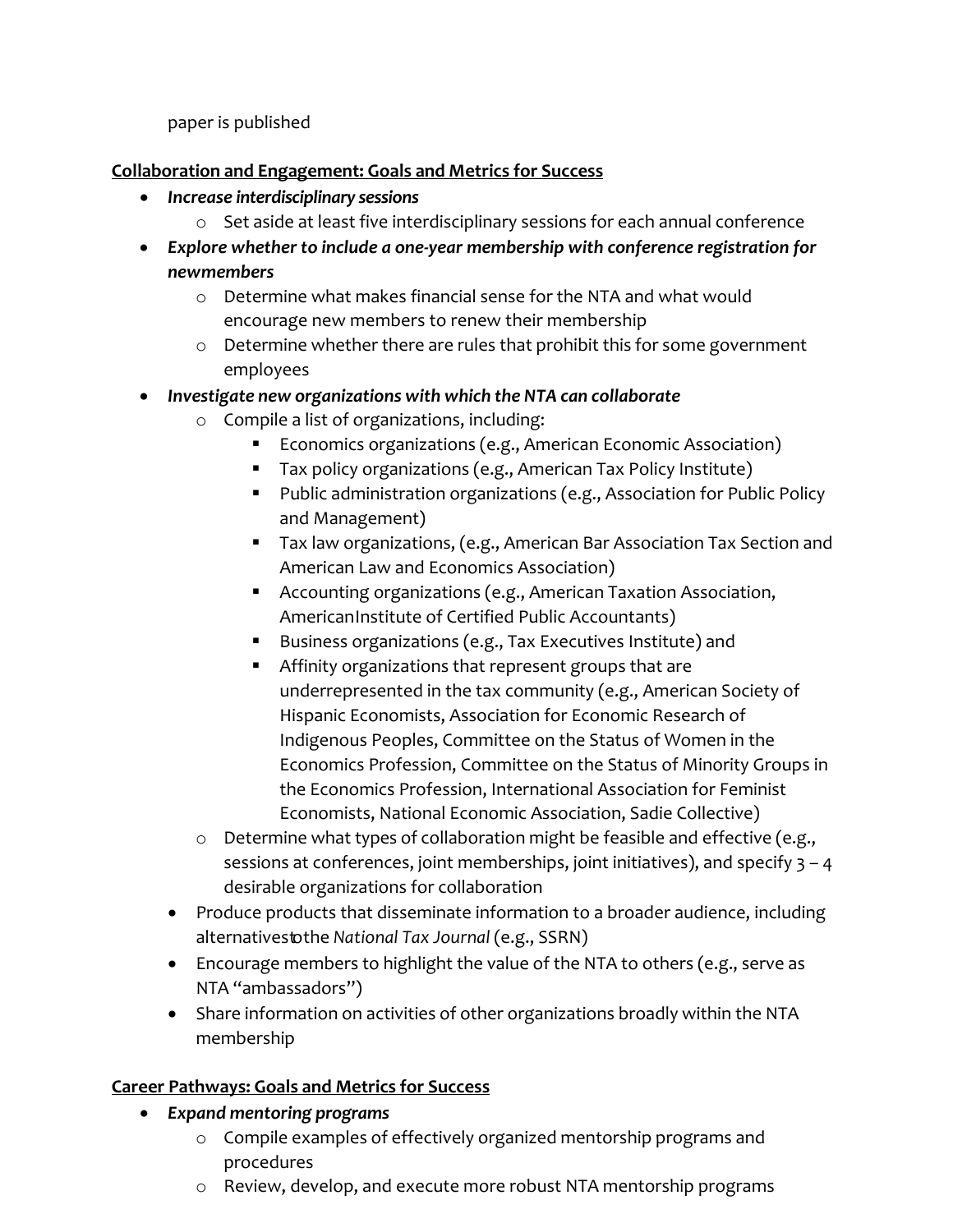(including amore precise definition of the mentorship programs)

- o Significantly increase the participation of NTA members in these programs
- *Expand fellowships for early career scholars from underrepresented groups, institute fundraising to finance these initiatives, and consider adding these initiatives to the regularNTA budget*
	- $\circ$  Significantly increase the participation of NTA members in these initiatives, double the 2021 fundraising level for these initiatives, and add these initiatives to the 2023 NTA budget
- Establish an NTA research award that recognizes outstanding research publications authored by early career scholars
- Expand short course offerings to include topics of interest to the broader tax community, and consider offering short course offerings virtually
- Make career development opportunities available both virtually and in person
- Increase the variety of professional development and learning opportunities for members
- Investigate the feasibility of awarding a junior scholar fellowship to buy out a course

## **Diversity and Inclusion: Goals and Metrics for Success**

- Add a new Diversity and Equity Committee to the current listing of NTA Board of *Directors committees*
	- o Establish a Diversity and Equity Committee, and assign members from the NTA Board of Directors
- *Define what diversity and equity mean to the NTA (e.g., racial, ethnic, sexual identity, disability status,organizational diversity, geography, research methods and focus)*
	- $\circ$  Assign the new Diversity and Equity Committee the task of determining what diversity means to the NTA and of producing a final product that includes a diversity and equity statement like the Mission statement
- *Ensure adequate representation of underrepresented groupsin the NTA leadership*
	- o Evaluate each annual slate of Board of Directors candidates presented to the NTA membership to ensure adequate representation of underrepresented groups and their interests
- *Benchmark the demographic composition of the membership, award recipients, and conference attendees*
	- o Continue to collect demographic information from members and registrants tomeasure diversity
	- o Inform the NTA membership regularly to keep them apprised of these efforts and to solicit feedback
- *Investigate the potential for collaboration with organizations that focus on underrepresented groups (e.g., American Society of Hispanic Economists, Association for Economic Research of Indigenous Peoples, Committee on the Status of Women in the Economics Profession, Committee on the Status of Minority Groups in the Economics Profession, International Association for Feminist Economists, National Economic Association, Sadie Collective)*
	- o Determine what types of collaboration might be feasible and effective (e.g.,